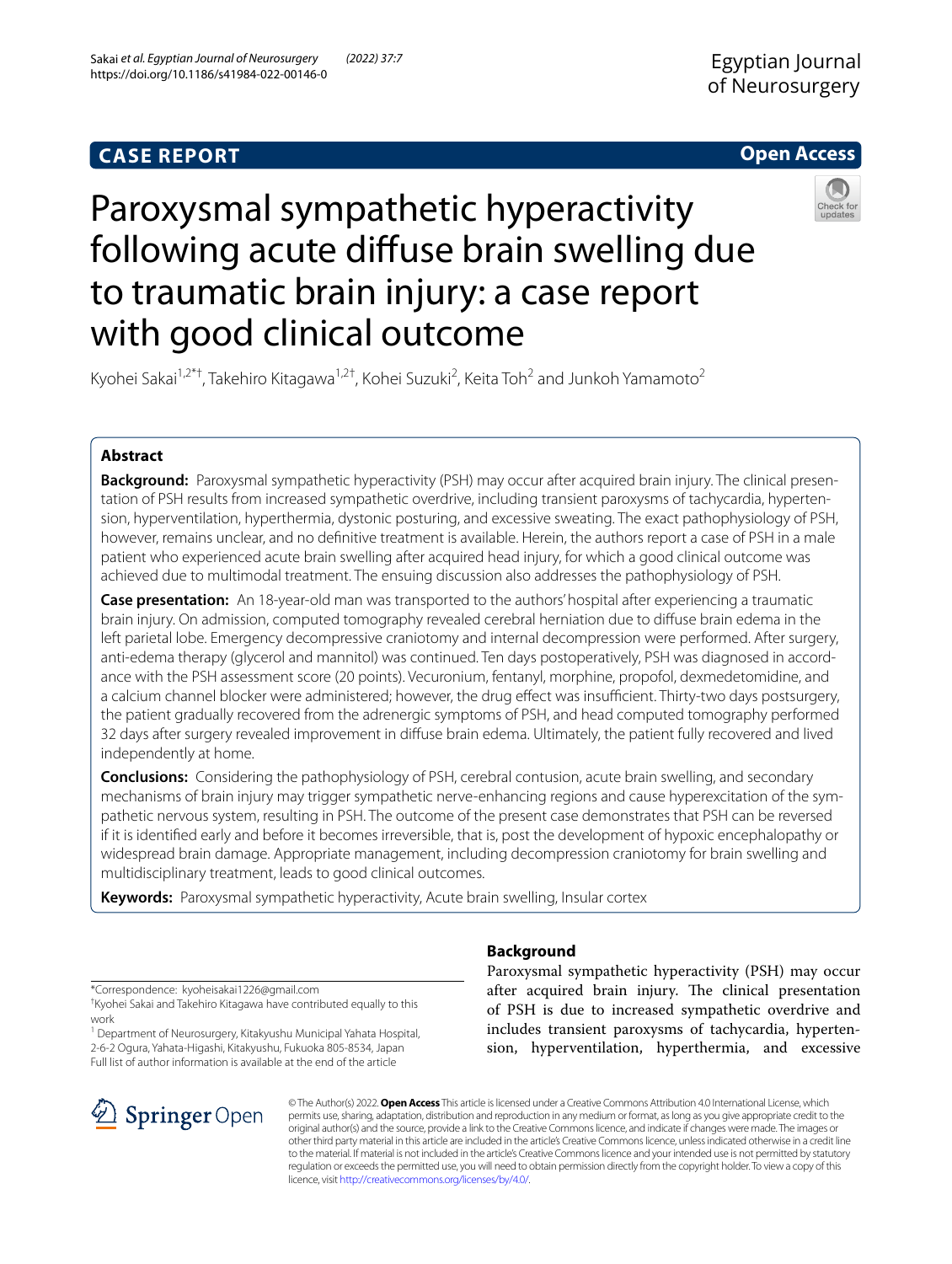sweating. Excessive motor tone may result in dystonic posturing [[1\]](#page-5-0). Currently, the most widely accepted diagnostic criteria for PSH are those proposed by Baguley et al. (Table [1](#page-1-0)) [[1\]](#page-5-0).

Recently, the clinical and diagnostic features of PSH in patients experiencing traumatic brain injury (TBI) have reached broad clinical consensus in many neurology departments. These advances in understanding should provide a unanimous foundation for systematic research investigating this clinical syndrome and its management. Clinically, signifcant attention has been devoted to the defnition and diagnostic criteria, epidemiology and pathophysiology, symptomatic treatment, and prevention and control of secondary brain injury in patients with TBI. The primary goals of treatment include removing any eliciting stimuli, controlling excessive sympathetic hyperactivity, and preventing damage to peripheral organ systems [[2,](#page-5-1) [3](#page-5-2)]. Delayed recognition, leading to unnecessary workup and medications, can further prolong hospitalization, with potentially harmful results for patients. Uncontrolled symptoms can lead to secondary brain injury from hypertension, hyperthermia, cardiac damage, and even death [[4,](#page-5-3) [5](#page-5-4)]. However, the exact pathophysiology of PSH remains unclear, and there is no defnitive treatment; moreover, perioperative management is difficult and the prognosis is poor  $[6]$  $[6]$ . Herein, we report a case of PSH after acute brain swelling due to acquired head injury, for which a good clinical outcome

<span id="page-1-0"></span>

|  |  |  | Table 1 Paroxysmal sympathetic hyperactivity assessment |  |
|--|--|--|---------------------------------------------------------|--|
|--|--|--|---------------------------------------------------------|--|

Clinical Feature Scale (CFS)

| $\epsilon$ mnear i catare searc ( $\epsilon$ i s $\mu$    | $\boldsymbol{0}$ | 1       | $\overline{2}$ | 3            | Score |  |  |  |  |
|-----------------------------------------------------------|------------------|---------|----------------|--------------|-------|--|--|--|--|
| Heart rate                                                | < 100            | 100-119 | 120-139        | $\geq 140$   |       |  |  |  |  |
| Respiratory rate                                          | < 18             | 18-23   | 24-29          | $\geq 30$    |       |  |  |  |  |
| Systolic blood pressure                                   | < 140            | 140-159 | 160-179        | $\geq 180$   |       |  |  |  |  |
| Temperature                                               | <37              | 37-37.9 | 38-38.9        | $\geq$ 39.0  |       |  |  |  |  |
| Sweating                                                  | Nil              | Mild    | Moderate       | Severe       |       |  |  |  |  |
| Posturing during episodes                                 | Nil              | Mild    | Moderate       | Severe       |       |  |  |  |  |
|                                                           |                  |         |                | CFS subtotal |       |  |  |  |  |
|                                                           |                  |         | Nil            | $\Omega$     |       |  |  |  |  |
|                                                           |                  |         |                |              |       |  |  |  |  |
| Severity of clinical features                             |                  |         |                |              |       |  |  |  |  |
|                                                           | >12              |         |                |              |       |  |  |  |  |
| Diagnosis Likelihood (DLT)                                |                  |         |                |              |       |  |  |  |  |
| Clinical features occur simultaneously                    |                  |         |                |              |       |  |  |  |  |
| Episodes are paroxysmal in nature                         |                  |         |                |              |       |  |  |  |  |
| Sympathetic over-reactivity to nomaly non-painful stimuli |                  |         |                |              |       |  |  |  |  |
| Features persist >3 consecutive days                      |                  |         |                |              |       |  |  |  |  |
| Features persist >2 weeks post brain injury               |                  |         |                |              |       |  |  |  |  |
| Medication administered to decrease sympathetic features  |                  |         |                |              |       |  |  |  |  |
| $\geq$ 2 episodes daily                                   |                  |         |                |              |       |  |  |  |  |
| Absence of parasympathetic features                       |                  |         |                |              |       |  |  |  |  |
| Absence of other presumed cause of features               |                  |         |                |              |       |  |  |  |  |
| Anthcedent acquired brain injury                          |                  |         |                | DLT subtotal |       |  |  |  |  |
|                                                           |                  |         |                |              |       |  |  |  |  |
| Combined total (CFS+DLT)                                  |                  |         |                |              |       |  |  |  |  |
| Unlikely<br>< 8                                           |                  |         |                |              |       |  |  |  |  |
|                                                           |                  |         |                |              |       |  |  |  |  |
| PSH diagnostic likelihood                                 |                  |         | Possible       | $8 - 16$     |       |  |  |  |  |
|                                                           | Probable         | $>16$   |                |              |       |  |  |  |  |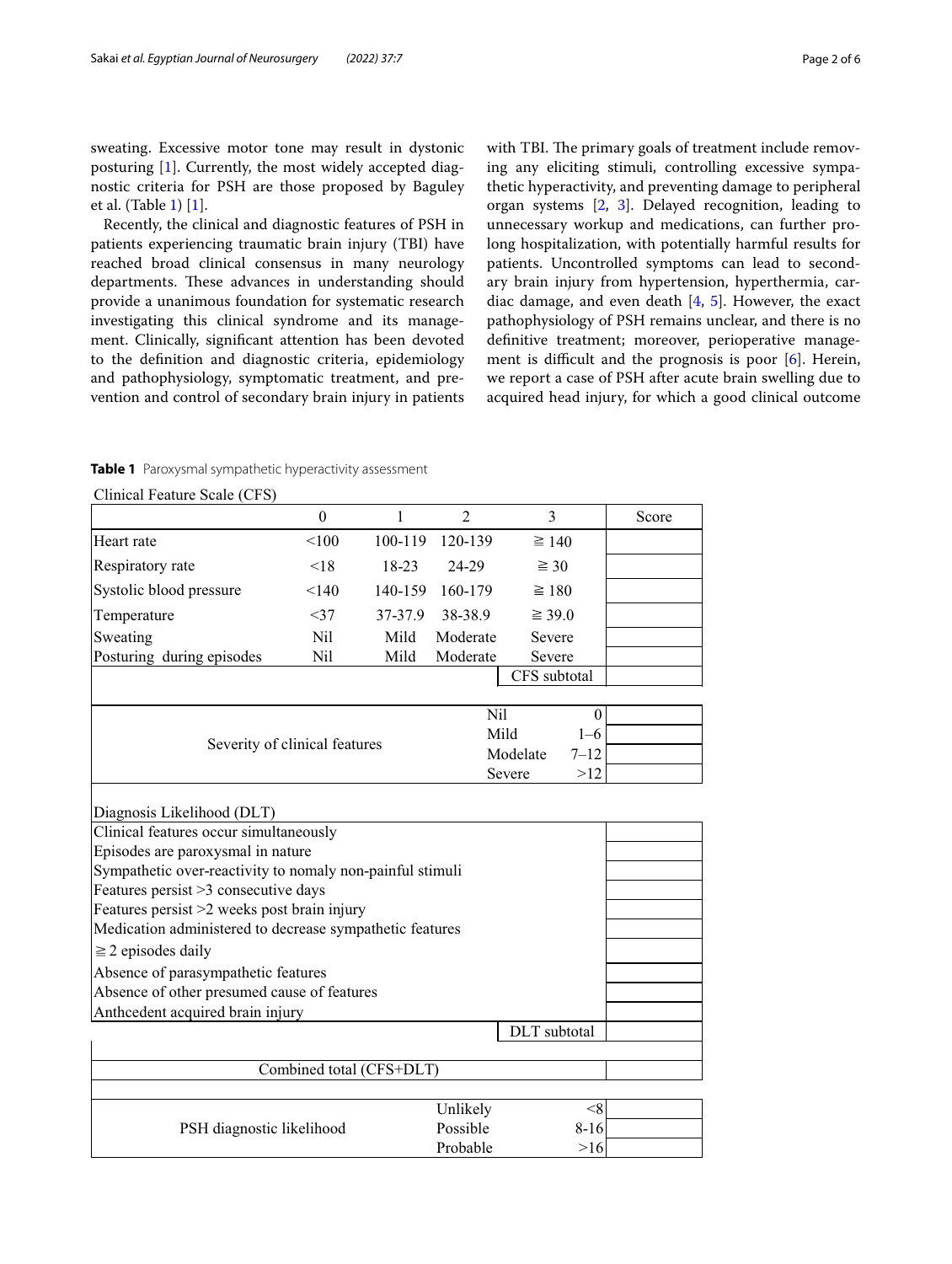was achieved due to multimodal treatment. The ensuing discussion also addresses the pathophysiology of PSH.

#### **Case presentation**

An 18-year-old man was transported to the authors' hospital with altered levels of consciousness after experiencing TBI, having fallen from a height of 9 m. On admission, he had a Glasgow Coma Scale (GCS) score of 10 (E3V2M5), motor strength and tone were normal, and pupils were equal in size. Brain computed tomography (CT) on admission revealed left temporal lobe contusion and difuse subarachnoid hemorrhage (Fig. [1](#page-2-0)). Whole-body CT revealed multiple fractures (right clavicle and femur), multiple lung contusions, and a left pneumothorax. The patient required mechanical ventilation due to a reduced level of consciousness, while brain edema was managed conservatively with anti-cerebral edema drugs (glycerol 400 ml/24 h and mannitol 600 ml/24 h). An external fxation of open fracture of the right femur was performed. Four hours after the injury, the patient's pupils became unequal in size (right, 3 mm; left, 6 mm), and head CT revealed cerebral herniation due to difuse brain edema in the left parietal lobe. Emergency decompressive craniotomy and internal decompression were performed. Intraoperatively, a dural incision was made as large as possible within the craniotomy, and the brain parenchyma bulged beyond the dural margin. The soft membrane vessels on the surface of the left parietal lobe were markedly dilated, suggesting impaired refux due to increased cerebral pressure. Approximately twothirds of the brain parenchyma, which was bulging extradurally, was resected. After the operation, antiedema therapy (glycerol 400 ml/24 h and mannitol 600 ml/24 h) was continued. Two days after the operation, the patient developed high temperature and extensor posturing; accordingly, vecuronium (50 mg/24 h), fentanyl (0.4 mg/24 h), levetiracetam (1000 mg/24 h), and intravenous injections of propofol were initiated. However, atelectasis recurred, and tracheotomy was performed 4 days after the initial operation. Ten days after the operation, the patient was awake. He also exhibited high blood pressure induced by pain and stimulation, tachycardia, tachypnea, high fever, and diaphoresis. PSH was diagnosed in accordance with a PSH assessment score of 20 points [\[1](#page-5-0)]. Investigations for sepsis and non-convulsive epileptic seizures were negative. Morphine (150 mg/48 h), dexmedetomidine (200 μg/24 h), benzodiazepine (midazolam) (40 mg/24 h), and a calcium channel blocker (nicardipine) (96 mg/24 h) were administered; nevertheless, his adrenergic symptoms persisted, suggesting that drug effects were insufficient. He was administered sufficient hydration to compensate for the increased insensible losses caused by excessive diaphoresis and hyperthermia management with acetaminophen, diclofenac sodium, and external cooling measures. Fourteen days after surgery, the patient was extubated. Thirty-two days postsurgery, the patient eventually recovered from the adrenergic symptoms of PSH. Additionally, the patient's communication gradually improved. Head CT performed 32 days after surgery revealed an improvement of difuse brain edema. Forty-three days after the operation, cranioplasty was performed, and the

<span id="page-2-0"></span>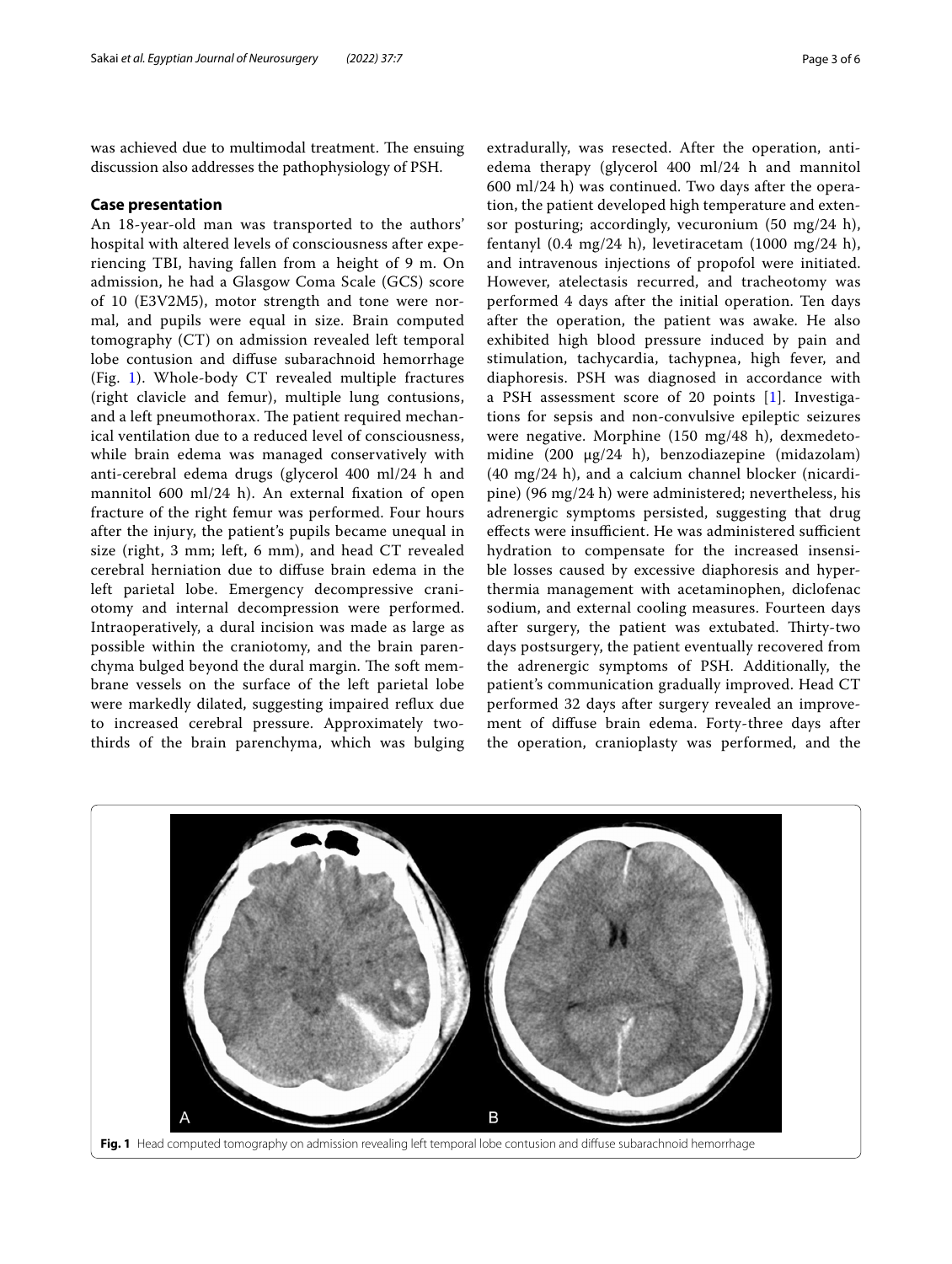tracheal cannula was removed 50 days after decompressive craniotomy. The patient fully recovered and lived independently at home (Fig. [2\)](#page-3-0).

### **Discussion**

PSH, defned as a state of sympathetic hyperactivity consisting of periodic episodes of increased heart rate, blood pressure, sweating, hyperthermia, and motor posturing, can develop after severe acquired brain injury. Recently, the PSH assessment measure proposed by Baguley et al. has been used for the early diagnosis of PSH (Table [1](#page-1-0)) [[1,](#page-5-0) [7\]](#page-5-6). In our patient, the PSH assessment score was 20 points.

Patients who experience PSH are typically young [\[7](#page-5-6), 8. The most common underlying cause is head injury (79.4%); approximately 10% of patients with severe head injury develop PSH [[6](#page-5-5), [8](#page-5-7)]. In particular, it has been reported that the frequency of PSH is high in patients who experience difuse axonal injury and deep cerebral lesions [\[6](#page-5-5)]. Other causes of PSH include hypoxic encephalopathy (9.7%), which often has a poor prognosis, stroke (5.4%), hydrocephalus (2.6%), brain tumor, central nerv-ous system infections, and hypoglycemia [\[8\]](#page-5-7). The paroxysms usually begin 5–7 days after the injury, although they may start earlier. The duration of the PSH phase is variable, ranging from  $< 2$  weeks to several months [\[9](#page-5-8)]. PSH prolongs intensive care unit stay, coma duration, and the time on mechanical ventilation [[6\]](#page-5-5). Our patient was a young man who developed acute brain swelling after experiencing a severe head injury that required craniotomy decompression. The patient was diagnosed with PSH 10 days after experiencing brain injury, and PSH symptoms persisted for 21 days. Sepsis, non-convulsive epileptic seizures, and hypoxia were considered as the diferential diagnosis; however, the results of various tests were negative. The patient's outcome was favorable following active whole-body management. PSH symptoms gradually improved and resolved immediately after the brain swelling had improved.

While the exact pathophysiology of PSH remains unclear, three mechanisms have been proposed. First, the disconnection theory suggests that the sympathetic nerve centers in the hypothalamus and brainstem are separated from the control of the higher cerebral cortex, resulting in sympathetic excitement  $[8, 10]$  $[8, 10]$  $[8, 10]$ . In the second, recently proposed model, the excitatory–inhibitory ratio model, proposes that disconnection of descending inhibition produces maladaptive dendritic arborization and spinalcircuit excitation, with non-noxious stimuli triggering increased motor and sympathetic output (spinally) and potentially becoming perceived as noxious (centrally)  $[11]$  $[11]$ . The third theory suggests that the sympathetic nervous system causes hyperexcitability due to disorders in the insula, which has been reported to be involved in

<span id="page-3-0"></span>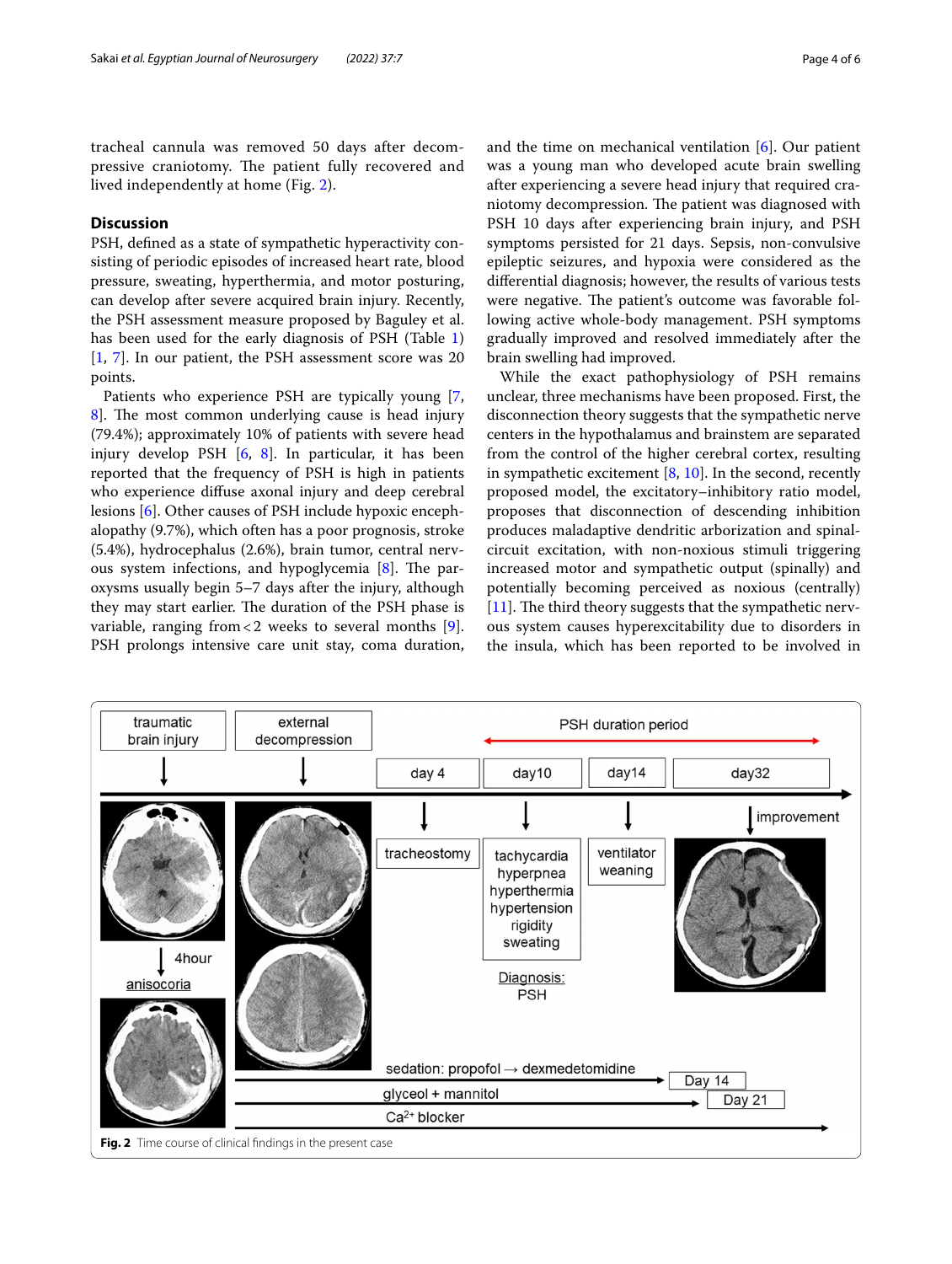the sympathetic tone and may be linked to sympathetic hyperexcitation [[12\]](#page-5-11). Sympathetic nervous hyperexcitation causes excess catecholamine release, leading to PSH. The posterior part of the right insula, bilateral supramarginal gyrus, right amygdala, anterior part of the left insula, and mid-cingulate gyrus have been reported to enhance the sympathetic nervous system [\[13](#page-5-12)]. In addition, patients with PSH have been reported to exhibit high plasma catecholamine levels, making the measurement of blood catecholamine levels during PSH attacks particularly useful [\[14](#page-5-13)].

In the present case, cerebral contusion damaged the left anterior insula and supra-marginal gyrus, with subsequent generalized swelling of the brain. This case indicates that primary brain contusion, extensive brain swelling, and secondary brain injury may trigger dysfunction of the cerebral sympathetic nervous system. The similarity in the course of PSH to that of Takotsubo cardiomyopathy and neuro-pulmonary edema observed after stroke supports this mechanism [\[13\]](#page-5-12). From that report and the current case, brain contusion following head trauma, acute brain swelling, cerebral ischemia, and subsequent release of excitatory amino acids at the cellular level may contribute to the development of PSH. We speculate that secondary brain injury due to factors, such as the production of infammatory cytokines and reactive oxygen species, hyperthermia, hypoxemia, and the deterioration of general condition, may be involved in the pathophysiology of PSH.

In clinical practice, most patients with PSH require multiple drugs with complementary roles. However, the selection of drug combinations is typically based on local practices rather than objective evidence  $[11]$  $[11]$ . The management of PSH requires a combination of pharmacological and non-pharmacological treatment modalities. Since the etiology of the disease is not clearly understood, therapy has focused on symptom control [\[15](#page-5-14), [16](#page-5-15)]. Opioids (morphine and fentanyl), intravenous anesthetics (propofol), gabapentin, benzodiazepines (diazepam, midazolam, and clonazepam), alfa-2 agonists, and beta-adrenergic blockers have been used  $[11]$ . The mechanisms by which these agents improve the symptoms of PSH remain speculative; however, a combination of medications from different classes appears to be the most efective approach in managing PSH symptoms. Optimizing outcomes with these medications and minimizing side efects, such as sedation, is the goal but can be a challenge. Ideally, the appropriate approach to preventing side efects is by using short-acting medications, choosing the appropriate regimen, and avoiding medications that fail to control symptoms. The pharmacological management of PSH focuses on three treatment approaches: symptom abortion, prevention of symptoms, and refractory treatment. Symptom-abortive medications are used to control discrete breakthrough episodes. These medications have a rapid onset of action with a short half-life. The targets of abortive medications usually depend on the predominant symptoms: treating hyperthermia with antipyretics, agitation with sedation, and hypertension with antihypertensive agents [\[15](#page-5-14), [16](#page-5-15)].

Our case highlights the role of multidisciplinary systemic management in preventing mortality and longterm morbidity. We demonstrated that PSH can be reversed if it is identifed early before it becomes irreversible, that is, post the development of hypoxic encephalopathy or widespread brain damage. It is important to actively prevent secondary brain injury through body temperature and blood pressure management, dehydration prevention, nutritional management, and rehabilitation.

A limitation of this case was that we could not measure serum catecholamine levels or monitor intracranial pressure and perform magnetic resonance imaging. As such, it was difficult to provide an objective evidence of symptomatic nerve stimulation and objectively attribute reduced intracranial pressure to our management efforts, identifying detailed areas of brain damage. Cranial CT has limitations in detecting non-hemorrhagic lesions and those located in the posterior cranial fossa. Moreover, various authors have reported that magnetic resonance imaging is more sensitive than CT in diagnosing the anatomical sequelae of TBI, especially in detecting nonhemorrhagic lesions and those located in the corpus callosum, deep nuclei, and brain stem [\[17–](#page-5-16)[19\]](#page-5-17).

#### **Conclusions**

Cerebral contusion due to head injury, acute brain swelling, and secondary mechanisms of brain injury may trigger sympathetic nerve-enhancing regions and cause hyperexcitation of the sympathetic nervous system, resulting in PSH. We believe that PSH is reversible if appropriate interventions are implemented before it becomes irreversible. Some features identifed from evidence-based clinical practice will provide predictors for the early identifcation of PSH in TBI patients. Moreover, some risk factors, such as age, early fever, the GCS score, and the use of tracheostomy, have been reported to be associated with the development of PSH. In the future, rigorous investigations and prospective studies are needed to accumulate reliable data, for example, to establish whether individual management modulates the relationship between the severity of PSH and long-term neurological outcomes in TBI patients and to stratify complications caused by PSH as an entity or PSH associated with TBI. Appropriate management, including decompression craniotomy for brain swelling and